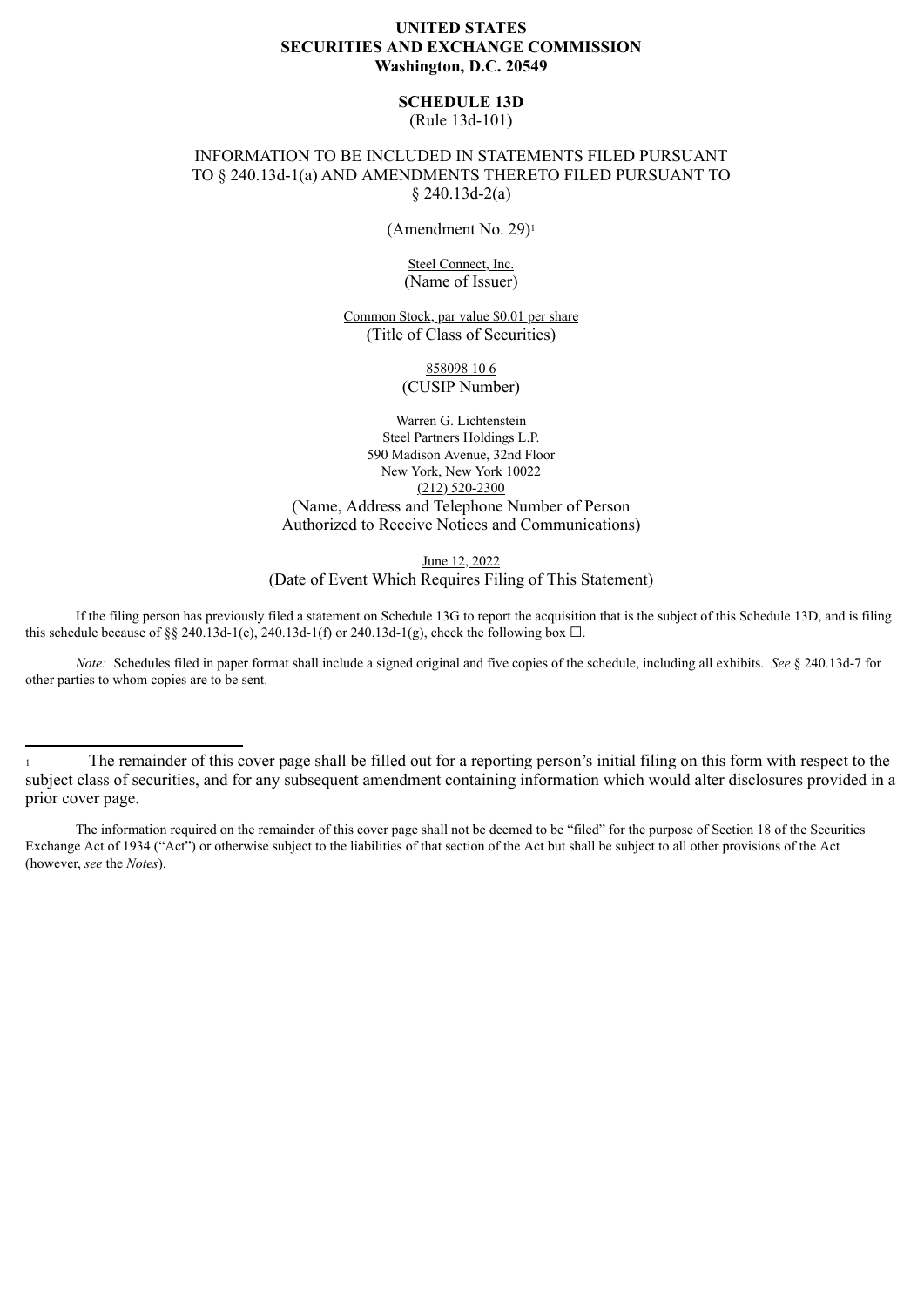| $\overline{1}$                         | NAME OF REPORTING PERSON                                                                    |                                                                       |        |
|----------------------------------------|---------------------------------------------------------------------------------------------|-----------------------------------------------------------------------|--------|
|                                        | HANDY & HARMAN LTD.                                                                         |                                                                       |        |
| $\overline{2}$                         |                                                                                             | CHECK THE APPROPRIATE BOX IF A MEMBER OF A GROUP                      | (a)    |
|                                        | (b)                                                                                         |                                                                       |        |
|                                        |                                                                                             |                                                                       |        |
| $\overline{3}$                         | <b>SEC USE ONLY</b>                                                                         |                                                                       |        |
|                                        |                                                                                             |                                                                       |        |
| $\overline{4}$                         | <b>SOURCE OF FUNDS</b>                                                                      |                                                                       |        |
|                                        |                                                                                             |                                                                       |        |
|                                        | WC, AF                                                                                      |                                                                       |        |
| $\overline{5}$                         | CHECK BOX IF DISCLOSURE OF LEGAL PROCEEDINGS IS REQUIRED PURSUANT TO ITEM 2(d) OR<br>$\Box$ |                                                                       |        |
|                                        | 2(e)                                                                                        |                                                                       |        |
|                                        |                                                                                             |                                                                       |        |
| 6                                      |                                                                                             | CITIZENSHIP OR PLACE OF ORGANIZATION                                  |        |
|                                        |                                                                                             |                                                                       |        |
|                                        | <b>DELAWARE</b>                                                                             |                                                                       |        |
| <b>NUMBER OF</b>                       | $\overline{7}$                                                                              | <b>SOLE VOTING POWER</b>                                              |        |
| <b>SHARES</b>                          |                                                                                             |                                                                       |        |
| <b>BENEFICIALLY</b><br><b>OWNED BY</b> |                                                                                             | $-0-$                                                                 |        |
| EACH                                   | 8                                                                                           | <b>SHARED VOTING POWER</b>                                            |        |
| <b>REPORTING</b>                       |                                                                                             | 8,436,715                                                             |        |
| PERSON WITH                            | 9                                                                                           | <b>SOLE DISPOSITIVE POWER</b>                                         |        |
|                                        |                                                                                             |                                                                       |        |
|                                        |                                                                                             | $-0-$                                                                 |        |
|                                        | 10                                                                                          | <b>SHARED DISPOSITIVE POWER</b>                                       |        |
|                                        |                                                                                             | 8,436,715                                                             |        |
| 11                                     |                                                                                             | AGGREGATE AMOUNT BENEFICIALLY OWNED BY EACH REPORTING PERSON          |        |
|                                        |                                                                                             |                                                                       |        |
|                                        | 8,436,715                                                                                   |                                                                       |        |
| 12                                     |                                                                                             | CHECK BOX IF THE AGGREGATE AMOUNT IN ROW (11) EXCLUDES CERTAIN SHARES | $\Box$ |
|                                        |                                                                                             |                                                                       |        |
| 13                                     |                                                                                             | PERCENT OF CLASS REPRESENTED BY AMOUNT IN ROW (11)                    |        |
|                                        |                                                                                             |                                                                       |        |
|                                        | 14.0%                                                                                       |                                                                       |        |
| 14                                     | TYPE OF REPORTING PERSON                                                                    |                                                                       |        |
|                                        | $\rm CO$                                                                                    |                                                                       |        |
|                                        |                                                                                             |                                                                       |        |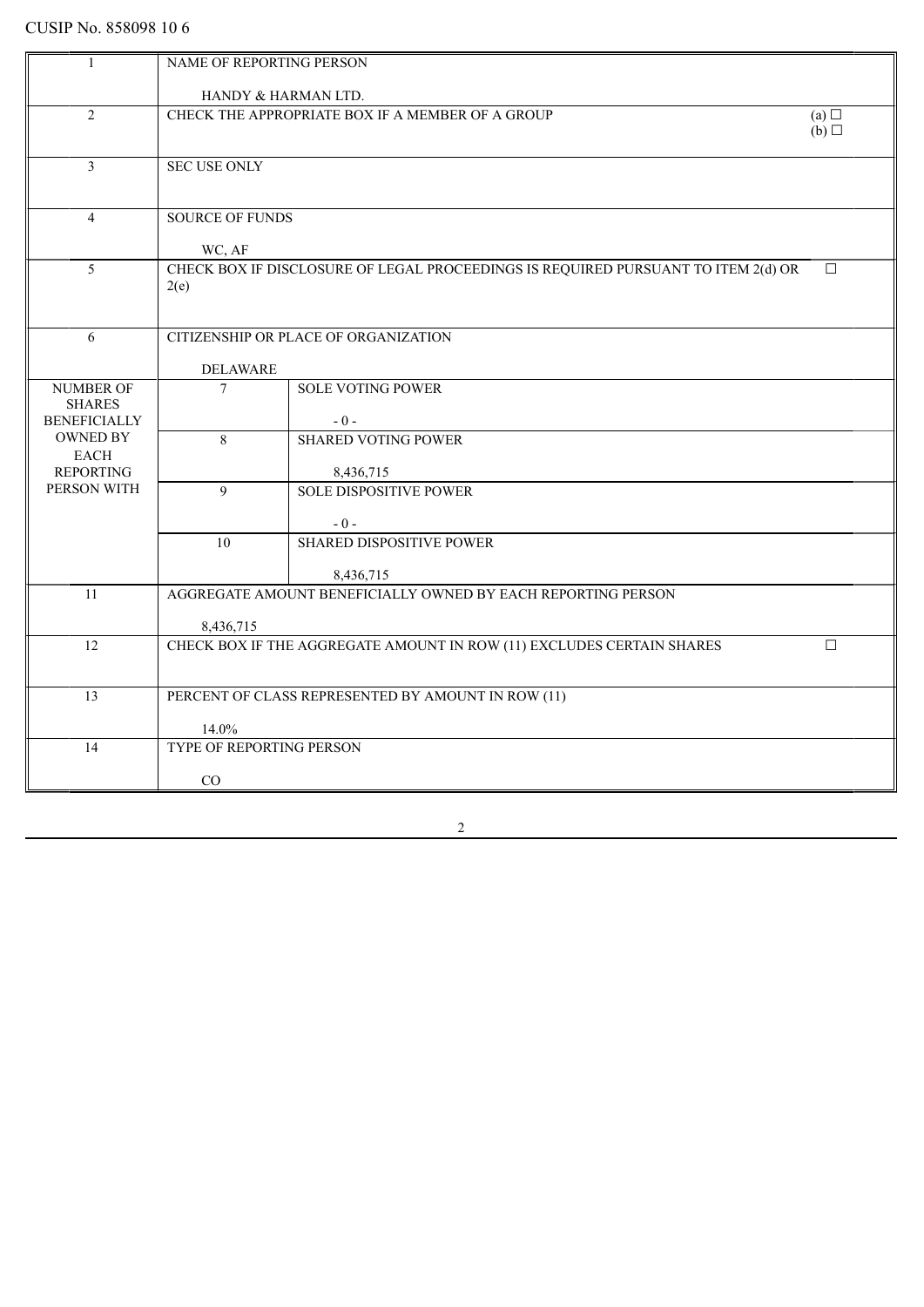| 1                                      | NAME OF REPORTING PERSON                |                                                                                   |        |
|----------------------------------------|-----------------------------------------|-----------------------------------------------------------------------------------|--------|
|                                        | WHX CS CORP.                            |                                                                                   |        |
| 2                                      |                                         | CHECK THE APPROPRIATE BOX IF A MEMBER OF A GROUP                                  | (a)    |
|                                        |                                         |                                                                                   | (b)    |
|                                        |                                         |                                                                                   |        |
| 3                                      | <b>SEC USE ONLY</b>                     |                                                                                   |        |
|                                        |                                         |                                                                                   |        |
|                                        |                                         |                                                                                   |        |
| $\overline{4}$                         | <b>SOURCE OF FUNDS</b>                  |                                                                                   |        |
|                                        |                                         |                                                                                   |        |
|                                        | $00\,$                                  |                                                                                   |        |
| $\overline{5}$                         |                                         | CHECK BOX IF DISCLOSURE OF LEGAL PROCEEDINGS IS REQUIRED PURSUANT TO ITEM 2(d) OR | $\Box$ |
|                                        | 2(e)                                    |                                                                                   |        |
|                                        |                                         |                                                                                   |        |
| 6                                      |                                         | CITIZENSHIP OR PLACE OF ORGANIZATION                                              |        |
|                                        |                                         |                                                                                   |        |
|                                        | <b>DELAWARE</b>                         |                                                                                   |        |
| <b>NUMBER OF</b>                       | $\overline{7}$                          | <b>SOLE VOTING POWER</b>                                                          |        |
| <b>SHARES</b>                          |                                         |                                                                                   |        |
| <b>BENEFICIALLY</b><br><b>OWNED BY</b> | 8                                       | $-0-$<br><b>SHARED VOTING POWER</b>                                               |        |
| <b>EACH</b>                            |                                         |                                                                                   |        |
| <b>REPORTING</b>                       |                                         | 5,940,170                                                                         |        |
| PERSON WITH                            | 9                                       | <b>SOLE DISPOSITIVE POWER</b>                                                     |        |
|                                        |                                         |                                                                                   |        |
|                                        |                                         | $-0-$                                                                             |        |
|                                        | 10                                      | <b>SHARED DISPOSITIVE POWER</b>                                                   |        |
|                                        |                                         |                                                                                   |        |
|                                        |                                         | 5,940,170                                                                         |        |
| 11                                     |                                         | AGGREGATE AMOUNT BENEFICIALLY OWNED BY EACH REPORTING PERSON                      |        |
|                                        | 5,940,170                               |                                                                                   |        |
| 12                                     |                                         | CHECK BOX IF THE AGGREGATE AMOUNT IN ROW (11) EXCLUDES CERTAIN SHARES             | $\Box$ |
|                                        |                                         |                                                                                   |        |
|                                        |                                         |                                                                                   |        |
| 13                                     |                                         | PERCENT OF CLASS REPRESENTED BY AMOUNT IN ROW (11)                                |        |
|                                        |                                         |                                                                                   |        |
|                                        | 9.8%<br><b>TYPE OF REPORTING PERSON</b> |                                                                                   |        |
| 14                                     |                                         |                                                                                   |        |
|                                        | CO                                      |                                                                                   |        |
|                                        |                                         |                                                                                   |        |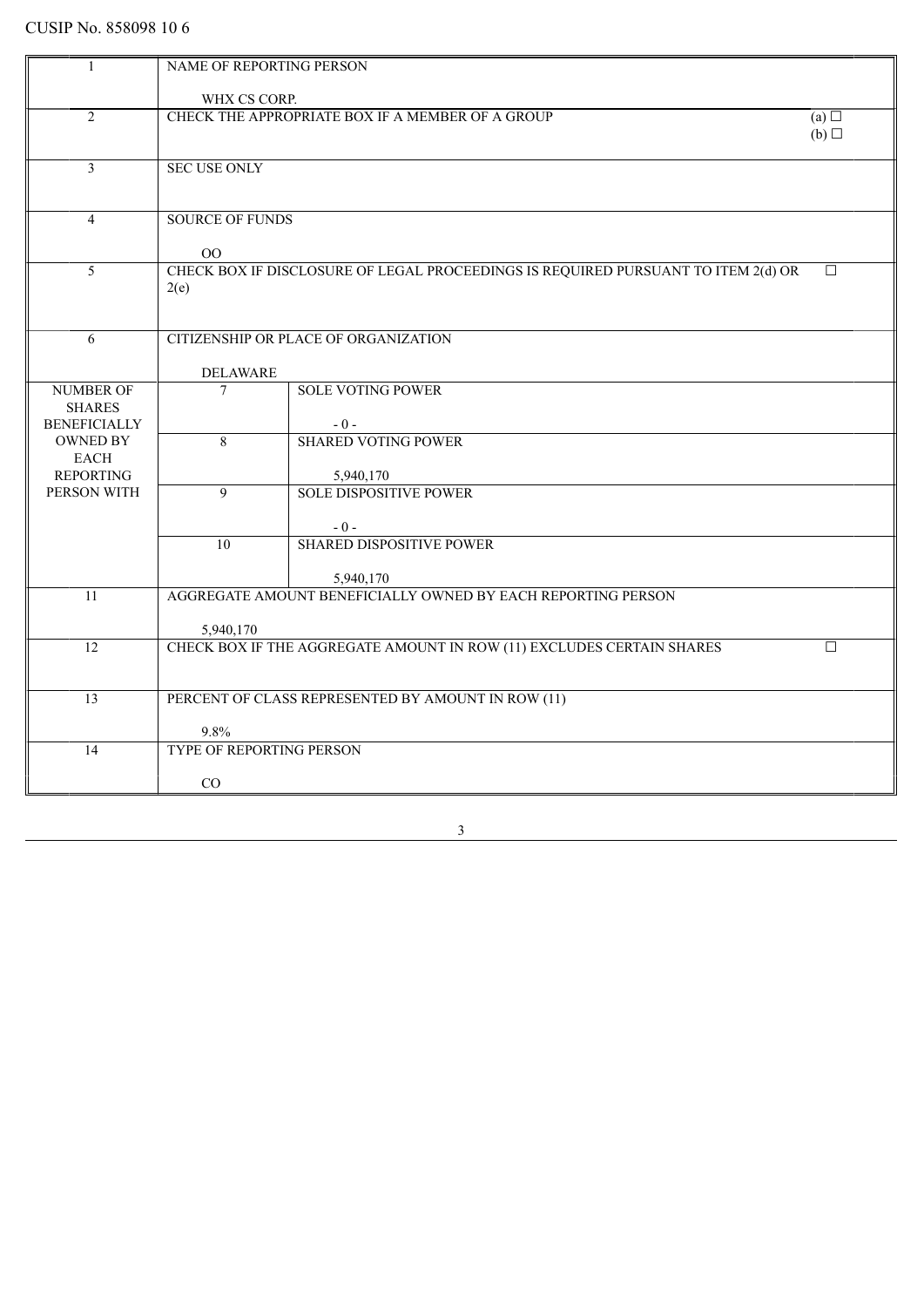|                     | NAME OF REPORTING PERSON |                                                                                   |            |
|---------------------|--------------------------|-----------------------------------------------------------------------------------|------------|
|                     | STEEL EXCEL INC.         |                                                                                   |            |
|                     |                          | CHECK THE APPROPRIATE BOX IF A MEMBER OF A GROUP                                  |            |
| 2                   |                          |                                                                                   | (a)<br>(b) |
|                     |                          |                                                                                   |            |
| $\overline{3}$      | <b>SEC USE ONLY</b>      |                                                                                   |            |
|                     |                          |                                                                                   |            |
|                     |                          |                                                                                   |            |
| $\overline{4}$      | <b>SOURCE OF FUNDS</b>   |                                                                                   |            |
|                     |                          |                                                                                   |            |
|                     | AF                       |                                                                                   |            |
| 5                   |                          | CHECK BOX IF DISCLOSURE OF LEGAL PROCEEDINGS IS REQUIRED PURSUANT TO ITEM 2(d) OR | $\Box$     |
|                     | 2(e)                     |                                                                                   |            |
|                     |                          |                                                                                   |            |
|                     |                          |                                                                                   |            |
| 6                   |                          | CITIZENSHIP OR PLACE OF ORGANIZATION                                              |            |
|                     |                          |                                                                                   |            |
|                     | <b>DELAWARE</b>          |                                                                                   |            |
| <b>NUMBER OF</b>    | $\overline{7}$           | <b>SOLE VOTING POWER</b>                                                          |            |
| <b>SHARES</b>       |                          |                                                                                   |            |
| <b>BENEFICIALLY</b> |                          | $-0-$                                                                             |            |
| <b>OWNED BY</b>     | $\overline{8}$           | <b>SHARED VOTING POWER</b>                                                        |            |
| <b>EACH</b>         |                          |                                                                                   |            |
| <b>REPORTING</b>    |                          | 8,436,715                                                                         |            |
| PERSON WITH         | $\mathbf Q$              | <b>SOLE DISPOSITIVE POWER</b>                                                     |            |
|                     |                          |                                                                                   |            |
|                     | $\overline{10}$          | $-0-$<br><b>SHARED DISPOSITIVE POWER</b>                                          |            |
|                     |                          |                                                                                   |            |
|                     |                          | 8,436,715                                                                         |            |
| 11                  |                          | AGGREGATE AMOUNT BENEFICIALLY OWNED BY EACH REPORTING PERSON                      |            |
|                     |                          |                                                                                   |            |
|                     | 8,436,715                |                                                                                   |            |
| 12                  |                          | CHECK BOX IF THE AGGREGATE AMOUNT IN ROW (11) EXCLUDES CERTAIN SHARES             | $\Box$     |
|                     |                          |                                                                                   |            |
|                     |                          |                                                                                   |            |
| 13                  |                          | PERCENT OF CLASS REPRESENTED BY AMOUNT IN ROW (11)                                |            |
|                     |                          |                                                                                   |            |
|                     | 14.0%                    |                                                                                   |            |
| 14                  | TYPE OF REPORTING PERSON |                                                                                   |            |
|                     |                          |                                                                                   |            |
|                     | CO                       |                                                                                   |            |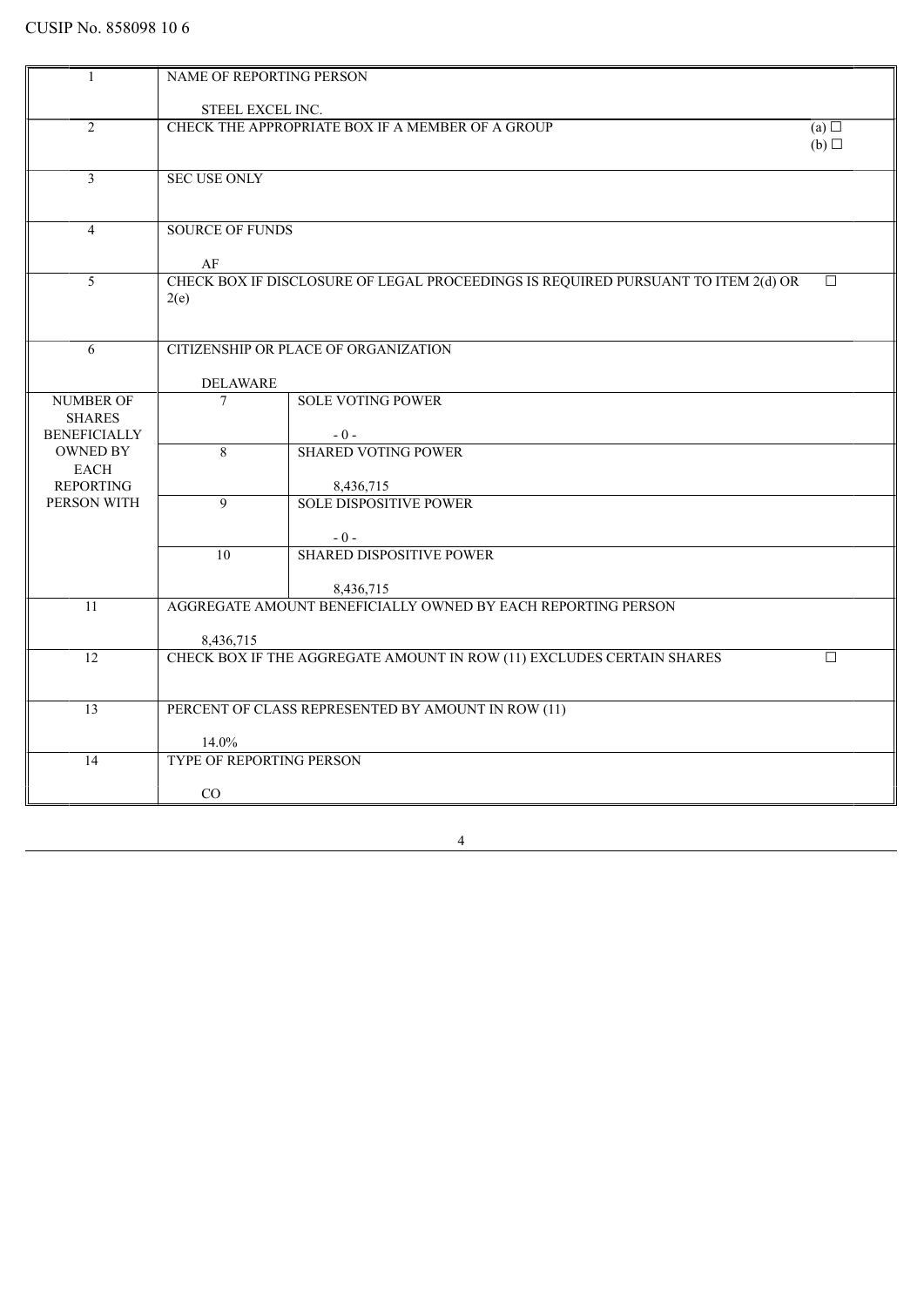| -1                  | NAME OF REPORTING PERSON                        |                                                                                   |        |
|---------------------|-------------------------------------------------|-----------------------------------------------------------------------------------|--------|
|                     |                                                 |                                                                                   |        |
|                     | STEEL PARTNERS, LTD.                            |                                                                                   |        |
| $\overline{2}$      |                                                 | CHECK THE APPROPRIATE BOX IF A MEMBER OF A GROUP                                  | (a)    |
|                     |                                                 |                                                                                   | (b)    |
|                     |                                                 |                                                                                   |        |
| $\overline{3}$      | <b>SEC USE ONLY</b>                             |                                                                                   |        |
|                     |                                                 |                                                                                   |        |
|                     |                                                 |                                                                                   |        |
| 4                   | <b>SOURCE OF FUNDS</b>                          |                                                                                   |        |
|                     | WC                                              |                                                                                   |        |
| $\overline{5}$      |                                                 | CHECK BOX IF DISCLOSURE OF LEGAL PROCEEDINGS IS REQUIRED PURSUANT TO ITEM 2(d) OR | П      |
|                     | 2(e)                                            |                                                                                   |        |
|                     |                                                 |                                                                                   |        |
|                     |                                                 |                                                                                   |        |
| 6                   |                                                 | CITIZENSHIP OR PLACE OF ORGANIZATION                                              |        |
|                     | <b>DELAWARE</b>                                 |                                                                                   |        |
| <b>NUMBER OF</b>    | $\tau$                                          | <b>SOLE VOTING POWER</b>                                                          |        |
| <b>SHARES</b>       |                                                 |                                                                                   |        |
| <b>BENEFICIALLY</b> |                                                 | $-0-$                                                                             |        |
| <b>OWNED BY</b>     | 8                                               | <b>SHARED VOTING POWER</b>                                                        |        |
| <b>EACH</b>         |                                                 |                                                                                   |        |
| <b>REPORTING</b>    |                                                 | 60,000                                                                            |        |
| PERSON WITH         | $\overline{9}$                                  | <b>SOLE DISPOSITIVE POWER</b>                                                     |        |
|                     |                                                 | $-0-$                                                                             |        |
|                     | 10                                              | <b>SHARED DISPOSITIVE POWER</b>                                                   |        |
|                     |                                                 |                                                                                   |        |
|                     |                                                 | 60,000                                                                            |        |
| 11                  |                                                 | AGGREGATE AMOUNT BENEFICIALLY OWNED BY EACH REPORTING PERSON                      |        |
|                     | 60,000                                          |                                                                                   |        |
| $\overline{12}$     |                                                 | CHECK BOX IF THE AGGREGATE AMOUNT IN ROW (11) EXCLUDES CERTAIN SHARES             | $\Box$ |
|                     |                                                 |                                                                                   |        |
|                     |                                                 |                                                                                   |        |
| 13                  |                                                 | PERCENT OF CLASS REPRESENTED BY AMOUNT IN ROW (11)                                |        |
|                     |                                                 |                                                                                   |        |
|                     | LESS THAN 1%<br><b>TYPE OF REPORTING PERSON</b> |                                                                                   |        |
| 14                  |                                                 |                                                                                   |        |
|                     | CO                                              |                                                                                   |        |
|                     |                                                 |                                                                                   |        |

 $\overline{5}$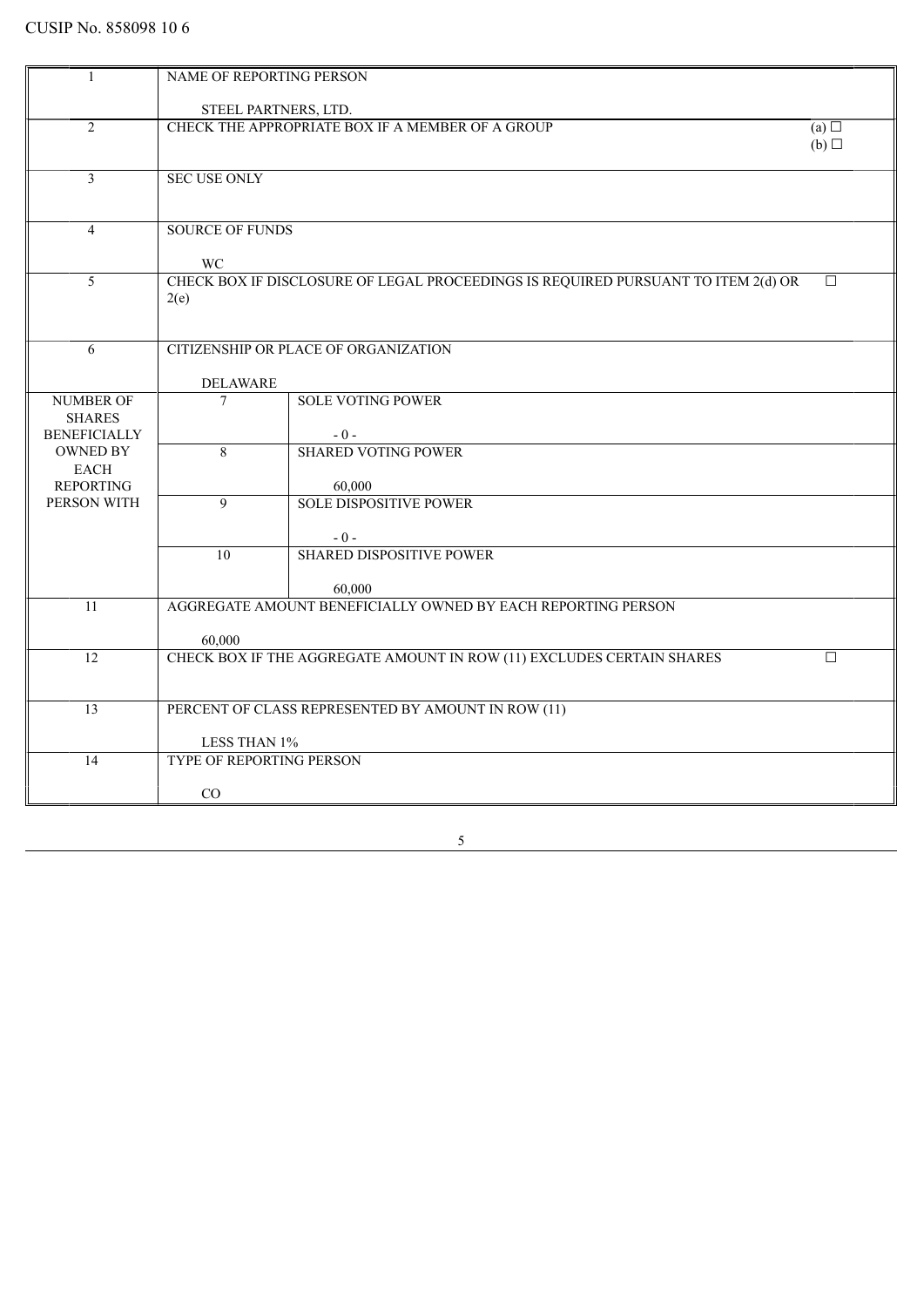| 1                                    | NAME OF REPORTING PERSON        |                                                                                   |        |
|--------------------------------------|---------------------------------|-----------------------------------------------------------------------------------|--------|
|                                      |                                 | STEEL PARTNERS HOLDINGS L.P.                                                      |        |
| $\overline{2}$                       |                                 | CHECK THE APPROPRIATE BOX IF A MEMBER OF A GROUP                                  | (a)    |
|                                      |                                 |                                                                                   | (b)    |
| 3                                    | <b>SEC USE ONLY</b>             |                                                                                   |        |
|                                      |                                 |                                                                                   |        |
| $\overline{4}$                       | <b>SOURCE OF FUNDS</b>          |                                                                                   |        |
|                                      | WC, AF                          |                                                                                   |        |
| $\overline{5}$                       |                                 | CHECK BOX IF DISCLOSURE OF LEGAL PROCEEDINGS IS REQUIRED PURSUANT TO ITEM 2(d) OR | $\Box$ |
|                                      | 2(e)                            |                                                                                   |        |
|                                      |                                 |                                                                                   |        |
| 6                                    |                                 | CITIZENSHIP OR PLACE OF ORGANIZATION                                              |        |
|                                      | <b>DELAWARE</b>                 |                                                                                   |        |
| <b>NUMBER OF</b>                     | 7                               | <b>SOLE VOTING POWER</b>                                                          |        |
| <b>SHARES</b><br><b>BENEFICIALLY</b> |                                 | $-0-$                                                                             |        |
| <b>OWNED BY</b>                      | 8                               | <b>SHARED VOTING POWER</b>                                                        |        |
| EACH<br><b>REPORTING</b>             |                                 | 42,333,555*                                                                       |        |
| PERSON WITH                          | $\mathbf{Q}$                    | <b>SOLE DISPOSITIVE POWER</b>                                                     |        |
|                                      |                                 |                                                                                   |        |
|                                      | 10                              | $-0-$<br><b>SHARED DISPOSITIVE POWER</b>                                          |        |
|                                      |                                 |                                                                                   |        |
| 11                                   |                                 | 42,333,555*<br>AGGREGATE AMOUNT BENEFICIALLY OWNED BY EACH REPORTING PERSON       |        |
|                                      |                                 |                                                                                   |        |
| 12                                   | 42,333,555*                     | CHECK BOX IF THE AGGREGATE AMOUNT IN ROW (11) EXCLUDES CERTAIN SHARES             | $\Box$ |
|                                      |                                 |                                                                                   |        |
| $\overline{13}$                      |                                 | PERCENT OF CLASS REPRESENTED BY AMOUNT IN ROW (11)                                |        |
|                                      |                                 |                                                                                   |        |
|                                      | 50.0%                           |                                                                                   |        |
| 14                                   | <b>TYPE OF REPORTING PERSON</b> |                                                                                   |        |
|                                      | PN                              |                                                                                   |        |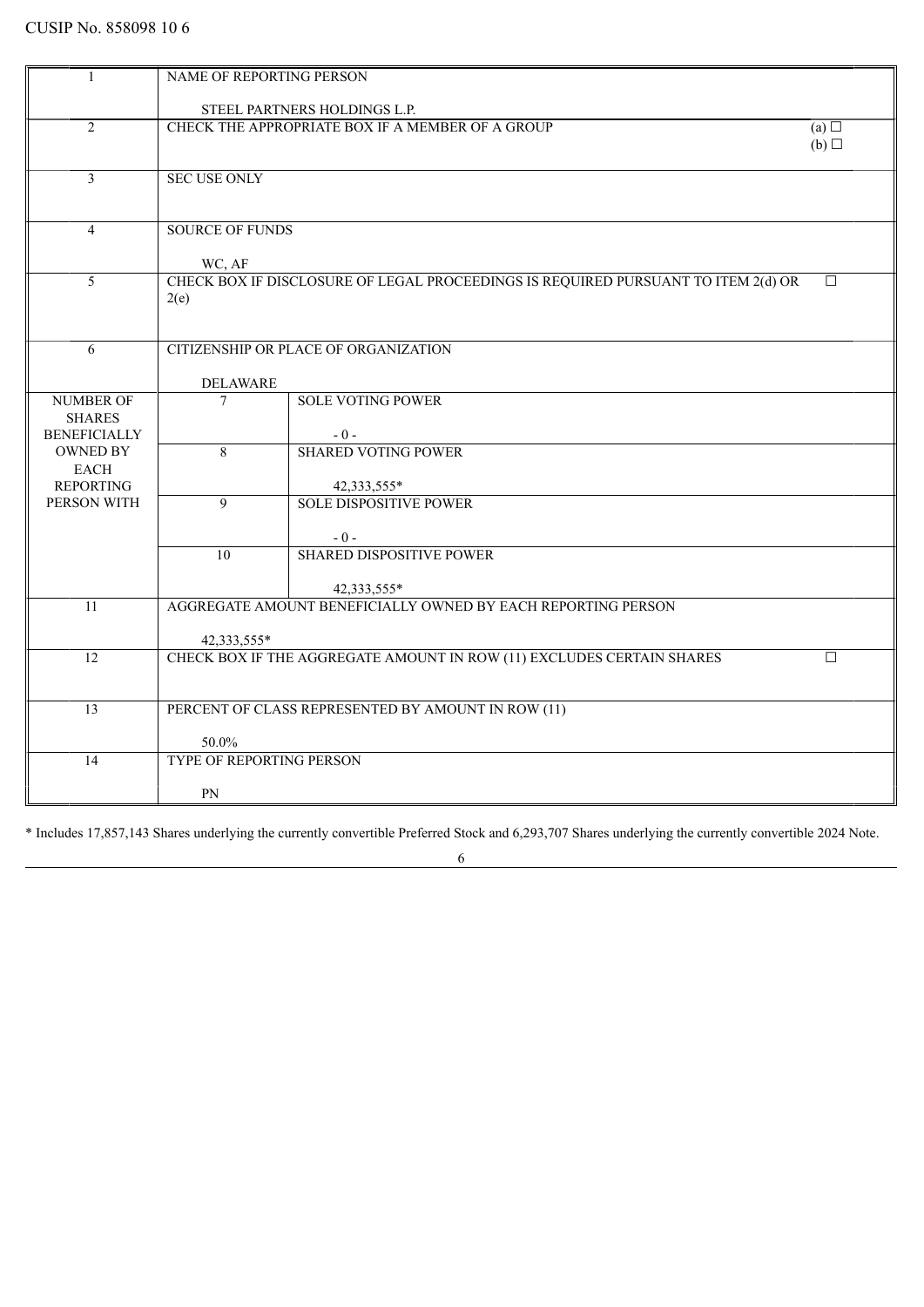|                          | NAME OF REPORTING PERSON                         |                                                                                   |                 |
|--------------------------|--------------------------------------------------|-----------------------------------------------------------------------------------|-----------------|
|                          |                                                  |                                                                                   |                 |
|                          | SPH GROUP LLC                                    |                                                                                   | (a)             |
| $\overline{2}$           | CHECK THE APPROPRIATE BOX IF A MEMBER OF A GROUP |                                                                                   |                 |
|                          |                                                  |                                                                                   | $(b)$ $\square$ |
| $\overline{\mathbf{3}}$  | <b>SEC USE ONLY</b>                              |                                                                                   |                 |
|                          |                                                  |                                                                                   |                 |
|                          |                                                  |                                                                                   |                 |
| $\overline{4}$           | <b>SOURCE OF FUNDS</b>                           |                                                                                   |                 |
|                          |                                                  |                                                                                   |                 |
|                          | AF                                               |                                                                                   |                 |
| 5                        |                                                  | CHECK BOX IF DISCLOSURE OF LEGAL PROCEEDINGS IS REQUIRED PURSUANT TO ITEM 2(d) OR | $\Box$          |
|                          | 2(e)                                             |                                                                                   |                 |
|                          |                                                  |                                                                                   |                 |
|                          |                                                  |                                                                                   |                 |
| 6                        |                                                  | CITIZENSHIP OR PLACE OF ORGANIZATION                                              |                 |
|                          |                                                  |                                                                                   |                 |
|                          | <b>DELAWARE</b>                                  |                                                                                   |                 |
| <b>NUMBER OF</b>         | $\overline{7}$                                   | <b>SOLE VOTING POWER</b>                                                          |                 |
| <b>SHARES</b>            |                                                  |                                                                                   |                 |
| <b>BENEFICIALLY</b>      |                                                  | $-0-$                                                                             |                 |
| <b>OWNED BY</b>          | 8                                                | <b>SHARED VOTING POWER</b>                                                        |                 |
| EACH<br><b>REPORTING</b> |                                                  |                                                                                   |                 |
| PERSON WITH              | $\overline{9}$                                   | 34,833,555*<br><b>SOLE DISPOSITIVE POWER</b>                                      |                 |
|                          |                                                  |                                                                                   |                 |
|                          |                                                  | $-0-$                                                                             |                 |
|                          | $\overline{10}$                                  | <b>SHARED DISPOSITIVE POWER</b>                                                   |                 |
|                          |                                                  |                                                                                   |                 |
|                          |                                                  | 34,833,555*                                                                       |                 |
| 11                       |                                                  | AGGREGATE AMOUNT BENEFICIALLY OWNED BY EACH REPORTING PERSON                      |                 |
|                          |                                                  |                                                                                   |                 |
|                          | 34,833,555*                                      |                                                                                   |                 |
| 12                       |                                                  | CHECK BOX IF THE AGGREGATE AMOUNT IN ROW (11) EXCLUDES CERTAIN SHARES             | □               |
|                          |                                                  |                                                                                   |                 |
|                          |                                                  |                                                                                   |                 |
| $\overline{13}$          |                                                  | PERCENT OF CLASS REPRESENTED BY AMOUNT IN ROW (11)                                |                 |
|                          |                                                  |                                                                                   |                 |
|                          | 41.2%                                            |                                                                                   |                 |
| 14                       | <b>TYPE OF REPORTING PERSON</b>                  |                                                                                   |                 |
|                          | 00                                               |                                                                                   |                 |
|                          |                                                  |                                                                                   |                 |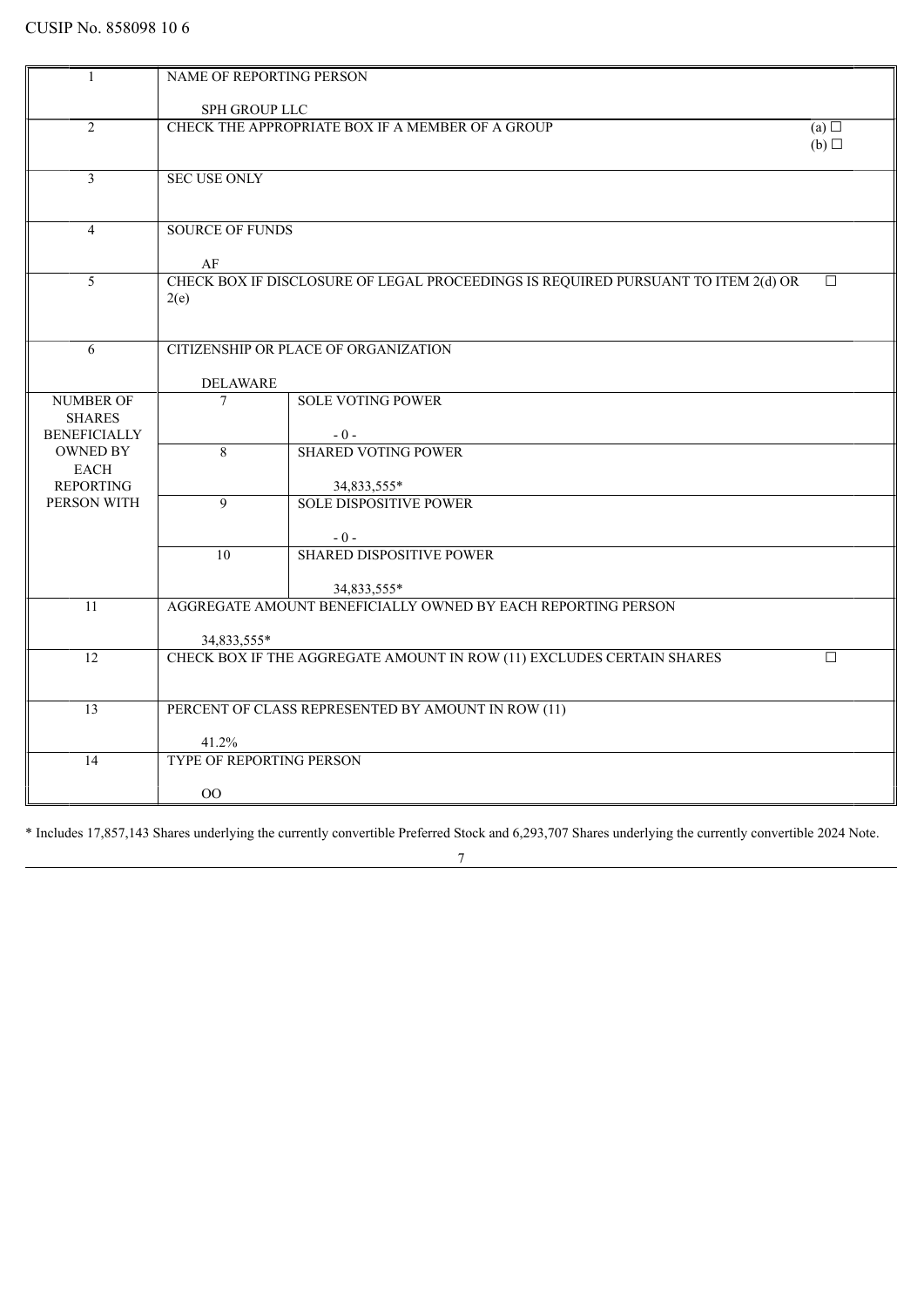| 1                                 | NAME OF REPORTING PERSON                                                               |                                                                       |        |
|-----------------------------------|----------------------------------------------------------------------------------------|-----------------------------------------------------------------------|--------|
|                                   |                                                                                        | SPH GROUP HOLDINGS LLC                                                |        |
| $\overline{2}$                    | CHECK THE APPROPRIATE BOX IF A MEMBER OF A GROUP<br>$(a)$ $\square$<br>$(b)$ $\square$ |                                                                       |        |
|                                   |                                                                                        |                                                                       |        |
| 3                                 | <b>SEC USE ONLY</b>                                                                    |                                                                       |        |
|                                   |                                                                                        |                                                                       |        |
| $\overline{4}$                    | <b>SOURCE OF FUNDS</b>                                                                 |                                                                       |        |
|                                   | WC                                                                                     |                                                                       |        |
| 5                                 | CHECK BOX IF DISCLOSURE OF LEGAL PROCEEDINGS IS REQUIRED PURSUANT TO ITEM 2(d) OR      |                                                                       |        |
|                                   | 2(e)                                                                                   |                                                                       |        |
| 6                                 |                                                                                        | CITIZENSHIP OR PLACE OF ORGANIZATION                                  |        |
|                                   |                                                                                        |                                                                       |        |
|                                   | <b>DELAWARE</b>                                                                        |                                                                       |        |
| <b>NUMBER OF</b><br><b>SHARES</b> | $\overline{7}$                                                                         | <b>SOLE VOTING POWER</b>                                              |        |
| <b>BENEFICIALLY</b>               |                                                                                        | $-0-$                                                                 |        |
| <b>OWNED BY</b>                   | 8                                                                                      | <b>SHARED VOTING POWER</b>                                            |        |
| <b>EACH</b>                       |                                                                                        |                                                                       |        |
| <b>REPORTING</b>                  |                                                                                        | 34,833,555*                                                           |        |
| PERSON WITH                       | 9                                                                                      | <b>SOLE DISPOSITIVE POWER</b>                                         |        |
|                                   |                                                                                        | $-0-$                                                                 |        |
|                                   | 10 <sup>1</sup>                                                                        | <b>SHARED DISPOSITIVE POWER</b>                                       |        |
|                                   |                                                                                        | 34,833,555*                                                           |        |
| 11                                |                                                                                        | AGGREGATE AMOUNT BENEFICIALLY OWNED BY EACH REPORTING PERSON          |        |
|                                   | 34,833,555*                                                                            |                                                                       |        |
| 12                                |                                                                                        | CHECK BOX IF THE AGGREGATE AMOUNT IN ROW (11) EXCLUDES CERTAIN SHARES | $\Box$ |
|                                   |                                                                                        |                                                                       |        |
| $\overline{13}$                   |                                                                                        | PERCENT OF CLASS REPRESENTED BY AMOUNT IN ROW (11)                    |        |
|                                   | 41.2%                                                                                  |                                                                       |        |
| 14                                | <b>TYPE OF REPORTING PERSON</b>                                                        |                                                                       |        |
|                                   | $00\,$                                                                                 |                                                                       |        |
|                                   |                                                                                        |                                                                       |        |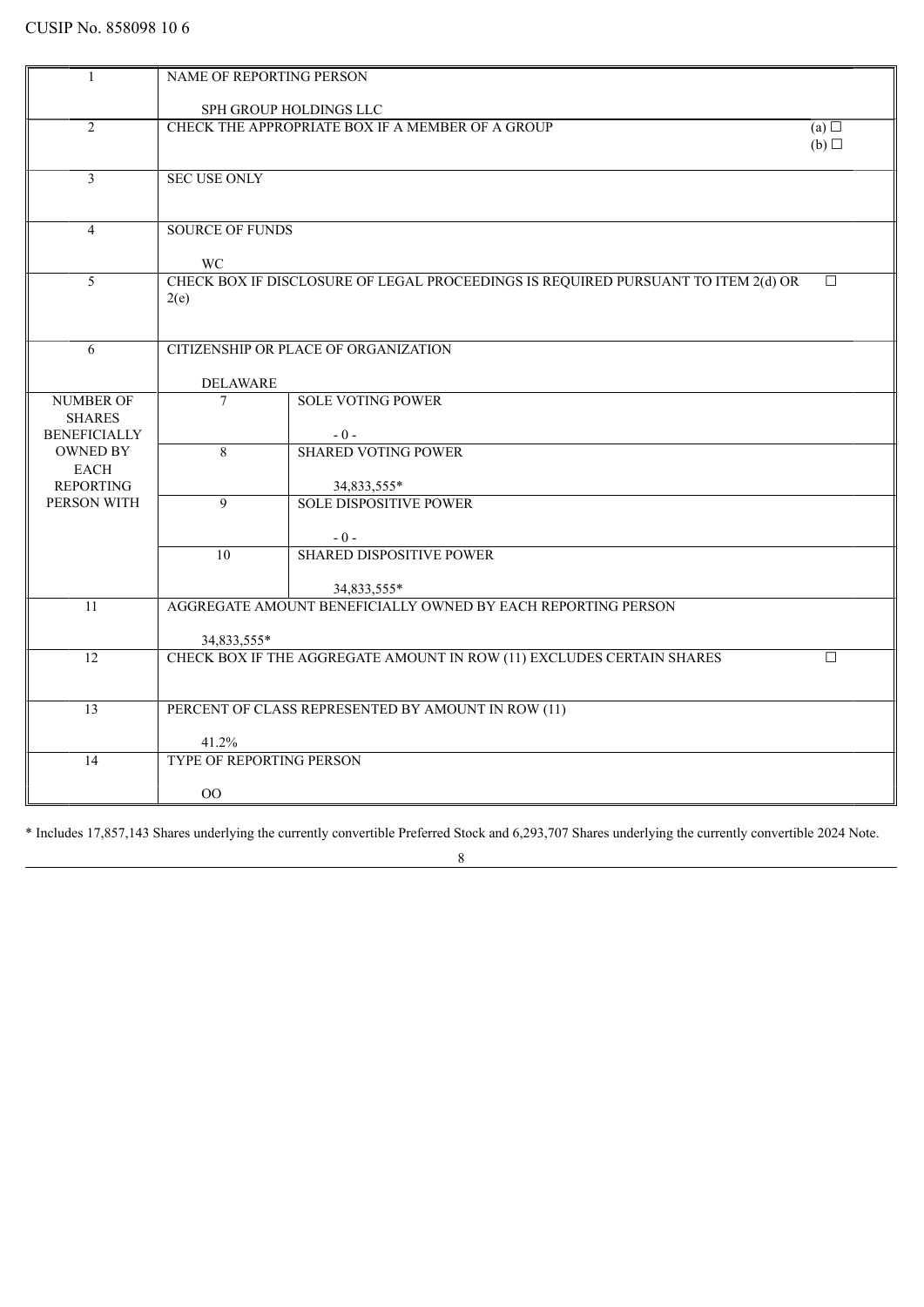| $\mathbf{1}$             | NAME OF REPORTING PERSON        |                                                                                   |        |
|--------------------------|---------------------------------|-----------------------------------------------------------------------------------|--------|
|                          |                                 | STEEL PARTNERS HOLDINGS GP INC.                                                   |        |
| $\overline{2}$           |                                 | CHECK THE APPROPRIATE BOX IF A MEMBER OF A GROUP                                  | (a)    |
|                          |                                 |                                                                                   | (b)    |
|                          |                                 |                                                                                   |        |
| $\overline{3}$           | <b>SEC USE ONLY</b>             |                                                                                   |        |
|                          |                                 |                                                                                   |        |
| $\overline{4}$           | <b>SOURCE OF FUNDS</b>          |                                                                                   |        |
|                          |                                 |                                                                                   |        |
|                          | AF                              |                                                                                   |        |
| 5                        |                                 | CHECK BOX IF DISCLOSURE OF LEGAL PROCEEDINGS IS REQUIRED PURSUANT TO ITEM 2(d) OR | $\Box$ |
|                          | 2(e)                            |                                                                                   |        |
|                          |                                 |                                                                                   |        |
| 6                        |                                 | CITIZENSHIP OR PLACE OF ORGANIZATION                                              |        |
|                          |                                 |                                                                                   |        |
| <b>NUMBER OF</b>         | <b>DELAWARE</b><br>7            | <b>SOLE VOTING POWER</b>                                                          |        |
| <b>SHARES</b>            |                                 |                                                                                   |        |
| <b>BENEFICIALLY</b>      |                                 | $-0-$                                                                             |        |
| <b>OWNED BY</b>          | 8                               | <b>SHARED VOTING POWER</b>                                                        |        |
| EACH<br><b>REPORTING</b> |                                 |                                                                                   |        |
| PERSON WITH              | $\mathbf{Q}$                    | 42,333,555*<br><b>SOLE DISPOSITIVE POWER</b>                                      |        |
|                          |                                 |                                                                                   |        |
|                          |                                 | $-0-$                                                                             |        |
|                          | $\overline{10}$                 | <b>SHARED DISPOSITIVE POWER</b>                                                   |        |
|                          |                                 |                                                                                   |        |
| 11                       |                                 | 42,333,555*<br>AGGREGATE AMOUNT BENEFICIALLY OWNED BY EACH REPORTING PERSON       |        |
|                          |                                 |                                                                                   |        |
|                          | 42,333,555*                     |                                                                                   |        |
| 12                       |                                 | CHECK BOX IF THE AGGREGATE AMOUNT IN ROW (11) EXCLUDES CERTAIN SHARES             | $\Box$ |
|                          |                                 |                                                                                   |        |
| 13                       |                                 | PERCENT OF CLASS REPRESENTED BY AMOUNT IN ROW (11)                                |        |
|                          |                                 |                                                                                   |        |
|                          | 50.0%                           |                                                                                   |        |
| 14                       | <b>TYPE OF REPORTING PERSON</b> |                                                                                   |        |
|                          | CO                              |                                                                                   |        |
|                          |                                 |                                                                                   |        |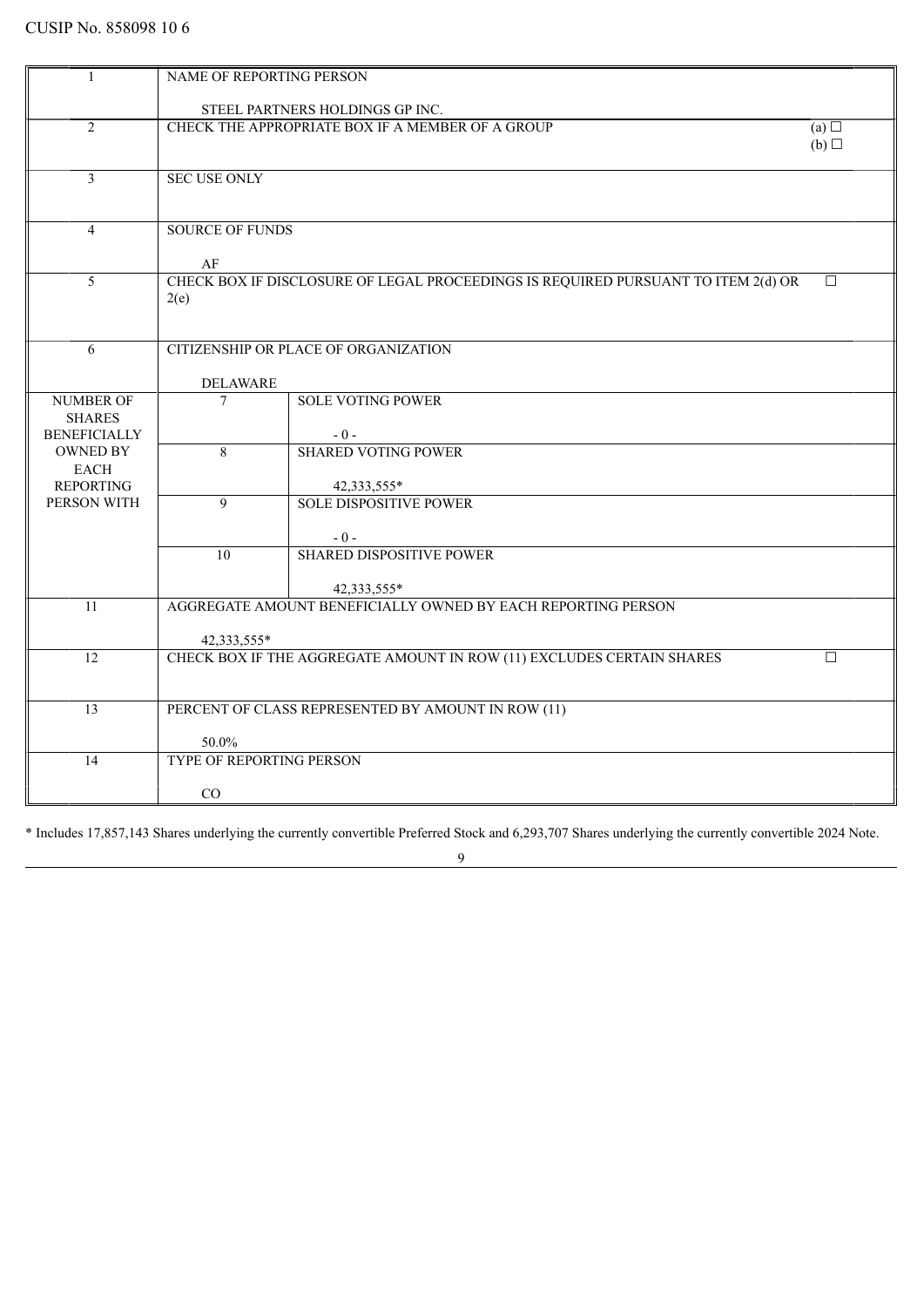| 1                                    | NAME OF REPORTING PERSON |                                                                                   |        |
|--------------------------------------|--------------------------|-----------------------------------------------------------------------------------|--------|
|                                      |                          |                                                                                   |        |
|                                      |                          | WARREN G. LICHTENSTEIN                                                            |        |
| $\overline{2}$                       |                          | CHECK THE APPROPRIATE BOX IF A MEMBER OF A GROUP                                  | (a)    |
|                                      |                          |                                                                                   | (b)    |
|                                      |                          |                                                                                   |        |
| 3                                    | <b>SEC USE ONLY</b>      |                                                                                   |        |
|                                      |                          |                                                                                   |        |
| $\overline{4}$                       | <b>SOURCE OF FUNDS</b>   |                                                                                   |        |
|                                      |                          |                                                                                   |        |
|                                      | AF, OO                   |                                                                                   |        |
| 5                                    |                          | CHECK BOX IF DISCLOSURE OF LEGAL PROCEEDINGS IS REQUIRED PURSUANT TO ITEM 2(d) OR | $\Box$ |
|                                      | 2(e)                     |                                                                                   |        |
|                                      |                          |                                                                                   |        |
|                                      |                          |                                                                                   |        |
| 6                                    |                          | CITIZENSHIP OR PLACE OF ORGANIZATION                                              |        |
|                                      |                          |                                                                                   |        |
|                                      | <b>USA</b>               |                                                                                   |        |
| <b>NUMBER OF</b>                     | $\overline{7}$           | <b>SOLE VOTING POWER</b>                                                          |        |
| <b>SHARES</b><br><b>BENEFICIALLY</b> |                          |                                                                                   |        |
| <b>OWNED BY</b>                      | 8                        | 1,576,917<br><b>SHARED VOTING POWER</b>                                           |        |
| <b>EACH</b>                          |                          |                                                                                   |        |
| <b>REPORTING</b>                     |                          | 60,000                                                                            |        |
| PERSON WITH                          | 9                        | <b>SOLE DISPOSITIVE POWER</b>                                                     |        |
|                                      |                          |                                                                                   |        |
|                                      |                          | 1,576,917                                                                         |        |
|                                      | $\overline{10}$          | <b>SHARED DISPOSITIVE POWER</b>                                                   |        |
|                                      |                          |                                                                                   |        |
|                                      |                          | 60,000                                                                            |        |
| 11                                   |                          | AGGREGATE AMOUNT BENEFICIALLY OWNED BY EACH REPORTING PERSON                      |        |
|                                      |                          |                                                                                   |        |
| 12                                   | 1,636,917                | CHECK BOX IF THE AGGREGATE AMOUNT IN ROW (11) EXCLUDES CERTAIN SHARES             | П      |
|                                      |                          |                                                                                   |        |
|                                      |                          |                                                                                   |        |
| 13                                   |                          | PERCENT OF CLASS REPRESENTED BY AMOUNT IN ROW (11)                                |        |
|                                      |                          |                                                                                   |        |
|                                      | 2.7%                     |                                                                                   |        |
| 14                                   | TYPE OF REPORTING PERSON |                                                                                   |        |
|                                      |                          |                                                                                   |        |
|                                      | IN                       |                                                                                   |        |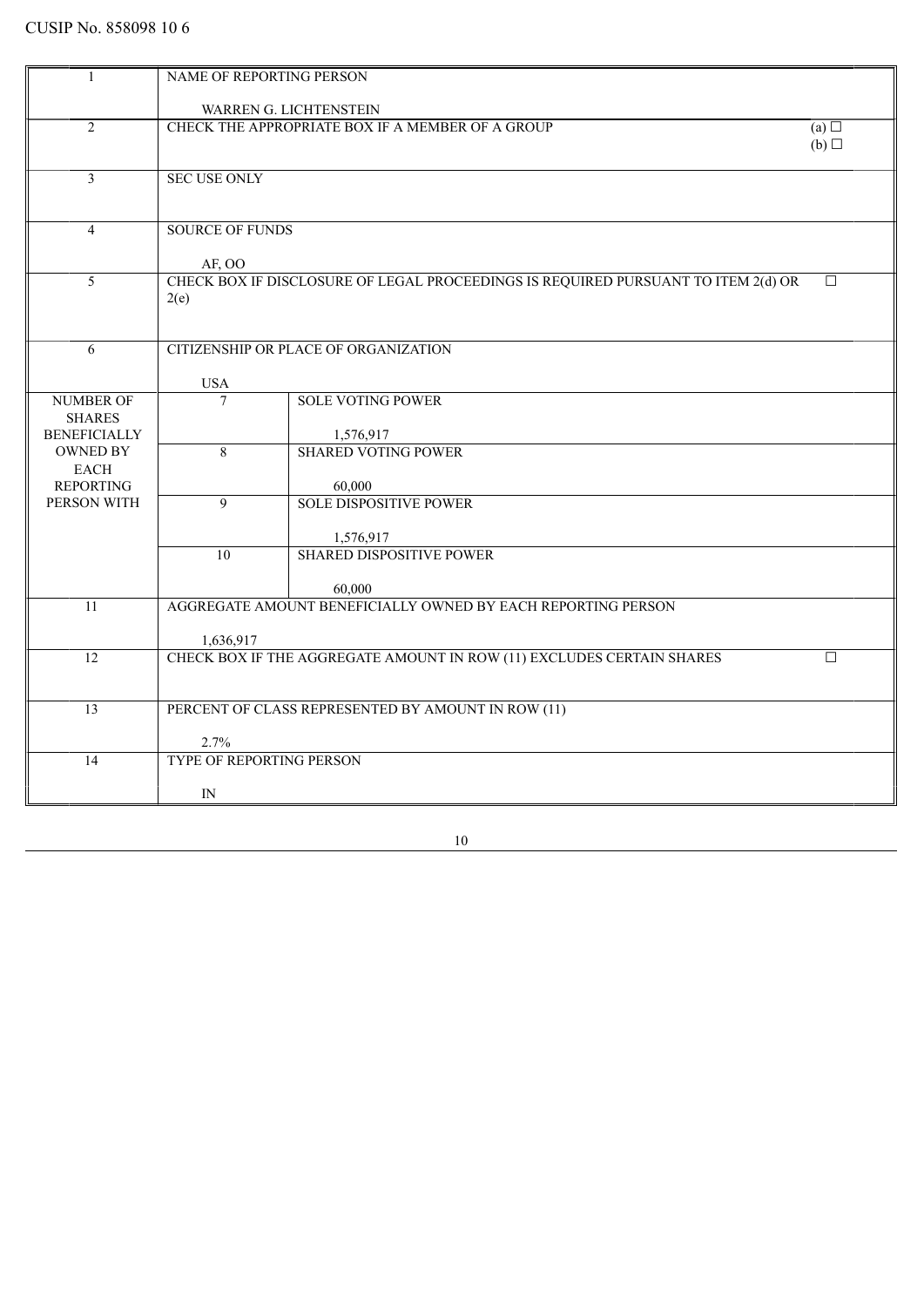|                     | NAME OF REPORTING PERSON |                                                                                   |        |
|---------------------|--------------------------|-----------------------------------------------------------------------------------|--------|
|                     |                          |                                                                                   |        |
|                     | <b>JACK L. HOWARD</b>    |                                                                                   |        |
| $\overline{2}$      |                          | CHECK THE APPROPRIATE BOX IF A MEMBER OF A GROUP                                  | (a)    |
|                     |                          |                                                                                   | (b)    |
| 3                   | <b>SEC USE ONLY</b>      |                                                                                   |        |
|                     |                          |                                                                                   |        |
|                     |                          |                                                                                   |        |
| $\overline{4}$      | <b>SOURCE OF FUNDS</b>   |                                                                                   |        |
|                     |                          |                                                                                   |        |
|                     | WC, OO                   |                                                                                   |        |
| 5                   |                          | CHECK BOX IF DISCLOSURE OF LEGAL PROCEEDINGS IS REQUIRED PURSUANT TO ITEM 2(d) OR | $\Box$ |
|                     | 2(e)                     |                                                                                   |        |
|                     |                          |                                                                                   |        |
|                     |                          |                                                                                   |        |
| 6                   |                          | CITIZENSHIP OR PLACE OF ORGANIZATION                                              |        |
|                     |                          |                                                                                   |        |
|                     | <b>USA</b>               |                                                                                   |        |
| <b>NUMBER OF</b>    | $\overline{7}$           | <b>SOLE VOTING POWER</b>                                                          |        |
| <b>SHARES</b>       |                          |                                                                                   |        |
| <b>BENEFICIALLY</b> |                          | 853,846                                                                           |        |
| <b>OWNED BY</b>     | $\overline{8}$           | <b>SHARED VOTING POWER</b>                                                        |        |
| <b>EACH</b>         |                          |                                                                                   |        |
| <b>REPORTING</b>    |                          | $-0-$                                                                             |        |
| PERSON WITH         | $\overline{9}$           | <b>SOLE DISPOSITIVE POWER</b>                                                     |        |
|                     |                          |                                                                                   |        |
|                     |                          | 853,846                                                                           |        |
|                     | $\overline{10}$          | <b>SHARED DISPOSITIVE POWER</b>                                                   |        |
|                     |                          |                                                                                   |        |
|                     |                          | $-0-$                                                                             |        |
| 11                  |                          | AGGREGATE AMOUNT BENEFICIALLY OWNED BY EACH REPORTING PERSON                      |        |
|                     |                          |                                                                                   |        |
|                     | 853,846                  |                                                                                   |        |
| 12                  |                          | CHECK BOX IF THE AGGREGATE AMOUNT IN ROW (11) EXCLUDES CERTAIN SHARES             | □      |
|                     |                          |                                                                                   |        |
| 13                  |                          | PERCENT OF CLASS REPRESENTED BY AMOUNT IN ROW (11)                                |        |
|                     |                          |                                                                                   |        |
|                     | 1.4%                     |                                                                                   |        |
| 14                  | TYPE OF REPORTING PERSON |                                                                                   |        |
|                     |                          |                                                                                   |        |
|                     | IN                       |                                                                                   |        |
|                     |                          |                                                                                   |        |
|                     |                          |                                                                                   |        |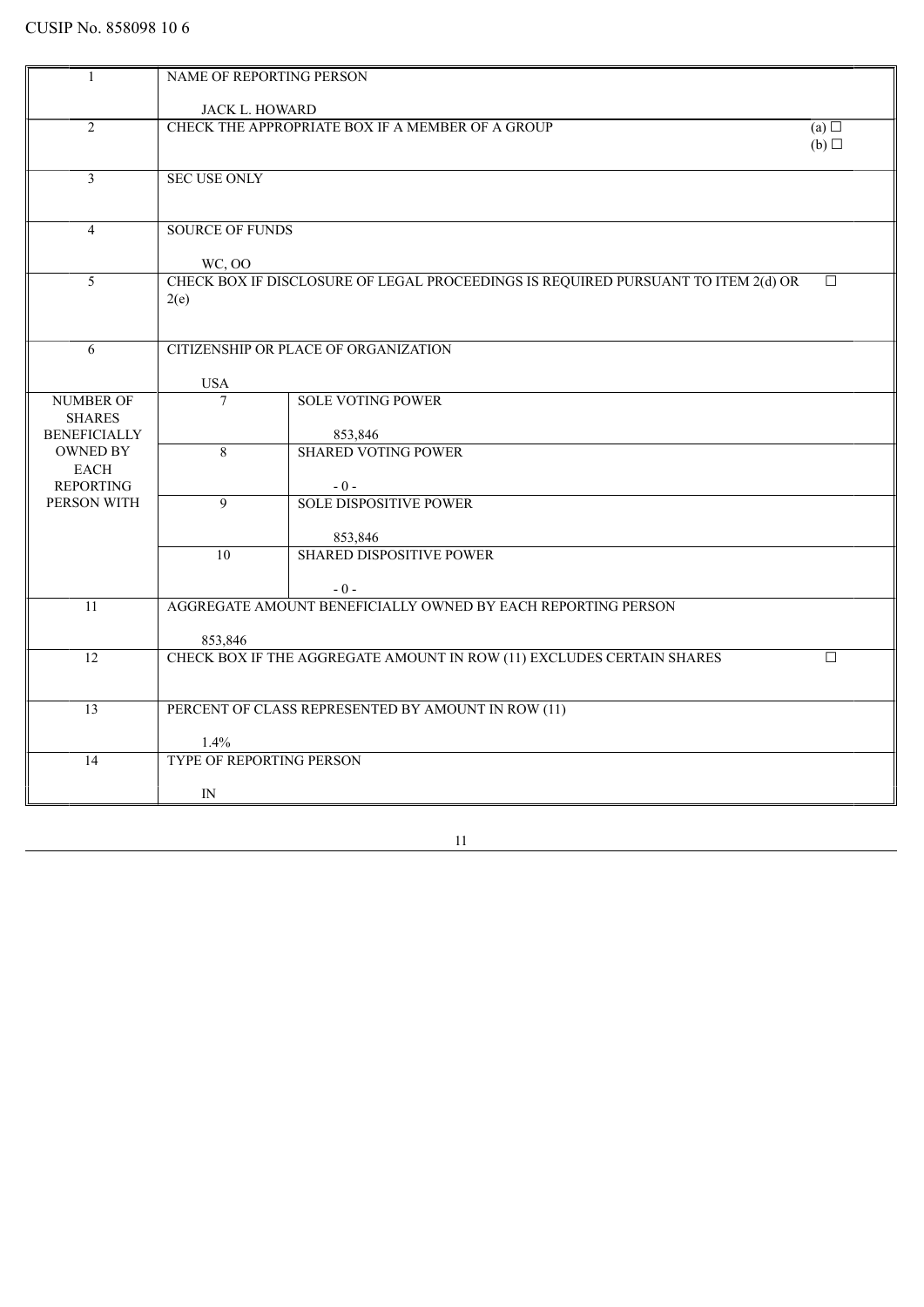The following constitutes Amendment No. 29 to the Schedule 13D filed by the undersigned ("Amendment No. 29"). This Amendment No. 29 amends the Schedule 13D as specifically set forth herein.

#### Item 4. Purpose of Transaction.

Item 4 is hereby amended to add the following:

On June 13, 2022, the Issuer and Steel Holdings issued a joint press release (the "Press Release") announcing the execution of an agreement and plan of merger (the "Merger Agreement"), made and entered into as of June 12, 2022, by and among the Issuer, Steel Holdings and SP Merger Sub, Inc., a direct wholly owned subsidiary of Steel Holdings ("Merger Sub"). Pursuant to the terms and subject to the conditions of the Merger Agreement, (i) Merger Sub will merge with and into the Issuer with the Issuer surviving as a wholly owned subsidiary of Steel Holdings (the "Merger") and (ii) each share of Common Stock of the Issuer (the "Common Stock") (other than certain excluded shares of Common Stock, including shares beneficially owned by Steel Holdings) will be converted into the right to receive \$1.35 per share in cash and one contingent value right ("CVR") to receive their pro rata share of net proceeds, to the extent such net proceeds exceed \$80 million plus certain related costs and expenses, if the Issuer's ModusLink subsidiary is sold during the two-year period following completion of the Merger, in accordance with the terms of a Contingent Value Rights Agreement (the "CVR Agreement") to be entered into by and among the Issuer, Steel Holdings and a shareholder representative to be determined thereunder. If the transactions contemplated by the Merger Agreement are consummated, the Issuer will become a privately held company owned directly by Steel Holdings and will no longer be listed on the Nasdaq Capital Market.

The board of directors of the Issuer (the "Issuer Board"), acting on the unanimous recommendation of the special committee of the Issuer Board (the "Special Committee"), and the board of directors of Steel Holdings GP approved the Merger Agreement and the transactions contemplated by the Merger Agreement and resolved to recommend the stockholders adopt the Merger Agreement and approve the transactions contemplated thereunder. The Special Committee, which is comprised solely of independent and disinterested directors of the Issuer who are unaffiliated with Steel Holdings, exclusively negotiated the terms of the Merger Agreement with Steel Holdings, with the assistance of its independent financial and legal advisors.

The consummation of the Merger is subject to the satisfaction or waiver of a number of conditions set forth in the Merger Agreement, including the adoption of the Merger Agreement by the holders of a majority in voting power of the Issuer's outstanding shares of Common Stock and Series C Preferred Stock (the "Series C Preferred"), the holders of a majority of the outstanding Series C Preferred, and the holders of a majority of the outstanding shares of Common Stock not owned, directly or indirectly, by Steel Holdings or Steel Holdings GP, any other officers or directors of the Issuer, or any other person having any equity interest in, or any right to acquire any equity interest in, Merger Sub or any person of which Merger Sub is a direct or indirect subsidiary. Consummation of the Merger is subject to a condition that Steel Holdings will vote, and cause to be voted, any shares of Common Stock, or Series C Preferred, then owned by Steel Holdings or any of its affiliates in favor of the Merger Agreement. The Merger Agreement may be terminated by the Issuer or Steel Holdings under certain circumstances.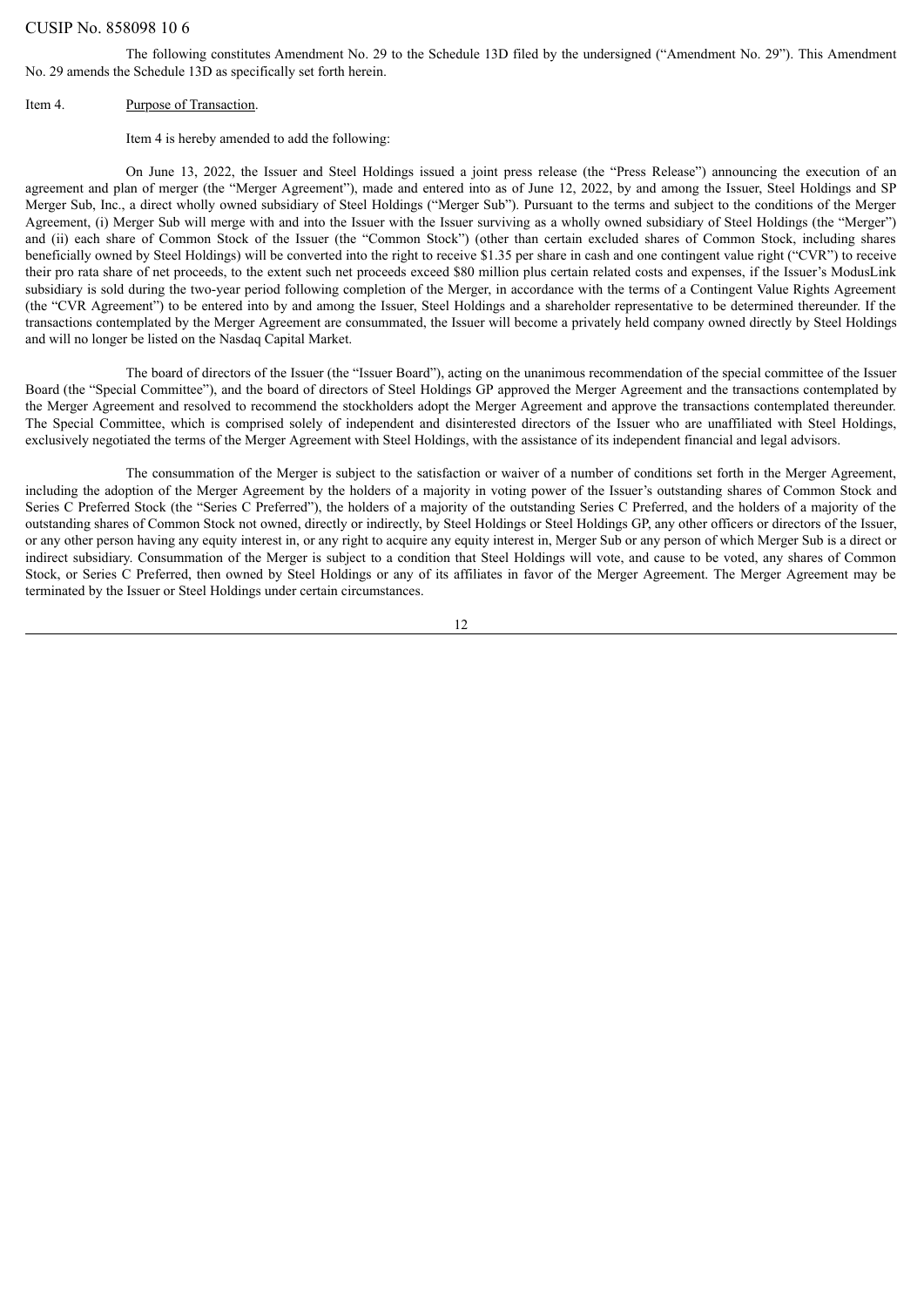Concurrently with the execution of the Merger Agreement, the Issuer and the Reporting Persons entered into a Voting and Support Agreement, dated as of June 12, 2022 (the "Support Agreement"). Pursuant to the terms and conditions set forth in the Support Agreement, each Reporting Person has agreed to vote, or cause to be voted, all shares of Common Stock and Preferred Stock of the Issuer beneficially owned by each such Reporting Person for the adoption of the Merger Agreement and any alternative acquisition agreement approved by the Issuer Board (acting on the recommendation of the Special Committee).

The foregoing descriptions of the Press Release, Merger Agreement, CVR Agreement and Support Agreement are qualified in their entirety by reference to the full text of such documents, copies of which are referenced hereto as Exhibits 99.1, 99.2, 99.3 and 99.4 respectively, and are incorporated herein by reference.

### Item 6. Contracts, Arrangements, Understandings or Relationships With Respect to Securities of the Issuer.

Item 6 is hereby amended to add the following:

Reference is made to the Merger Agreement, CVR Agreement and Support Agreement defined and described in Item 4. The terms of the Merger Agreement, Support Agreement and CVR Agreement (which will be executed at the time of the Merger) govern the contractual rights and relationships, and allocate risks, among the parties thereto in relation to the Merger. In particular, the representations and warranties made by the parties to each other in the Merger Agreement have been negotiated among the parties with the principal purpose of setting forth their respective rights with respect to their obligation to close the Merger should events or circumstances change or be different from those stated in the representations and warranties. Matters may change from the state of affairs contemplated by the representations and warranties. Steel Holdings does not undertake any obligation to release publicly any revisions to these representations and warranties, except as required under U.S. federal or other applicable securities laws.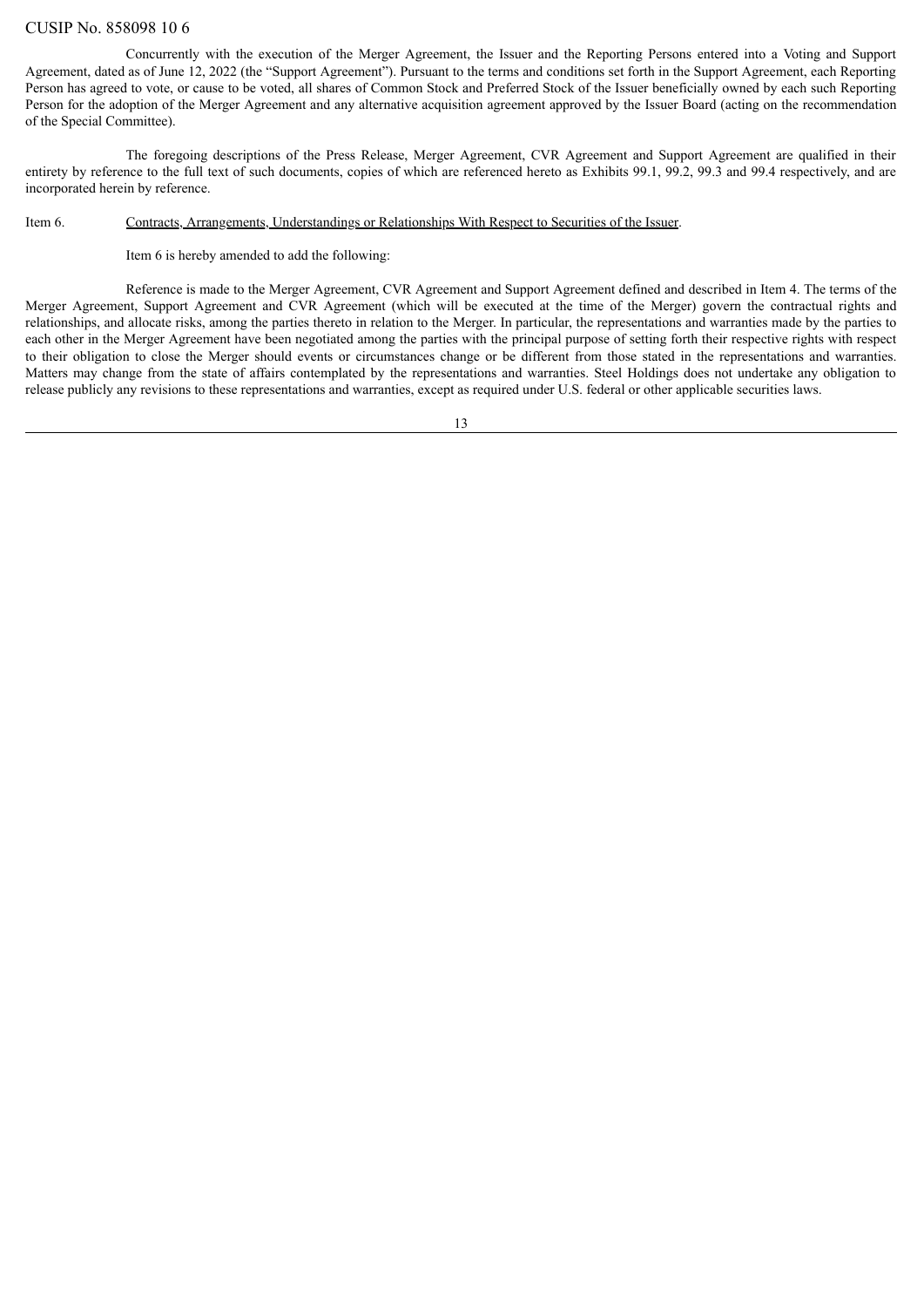Item 7. Materials to be Filed as Exhibits.

Item 7 is hereby amended to add the following exhibits:

| Exhibit No. | Description                                                                                                                                                                                                                                                                                                                                                                                                                                                                                              |
|-------------|----------------------------------------------------------------------------------------------------------------------------------------------------------------------------------------------------------------------------------------------------------------------------------------------------------------------------------------------------------------------------------------------------------------------------------------------------------------------------------------------------------|
| 99.1        | Press Release, dated June 13, 2022 (incorporated herein by reference to Exhibit 99.1 to the Current Report on Form 8-<br>K filed by the Issuer with the Securities and Exchange Commission on June 13, 2022).                                                                                                                                                                                                                                                                                            |
| 99.2        | Agreement and Plan of Merger, dated as of June 12, 2022, by and among Steel Connect, Inc., Steel Partners Holdings<br>L.P. and SP Merger Sub, Inc. (incorporated herein by reference to Exhibit 2.1 to the Current Report on Form 8-K filed<br>by the Issuer with the Securities and Exchange Commission on June 13, 2022).                                                                                                                                                                              |
| 99.3        | Form of Contingent Value Rights Agreement (incorporated herein by reference to Exhibit 10.2 to the Current Report on<br>Form 8-K filed by the Issuer with the Securities and Exchange Commission on June 13, 2022).                                                                                                                                                                                                                                                                                      |
| 99.4        | Voting and Support Agreement, dated as of June 12, 2022, by and among Steel Connect, Inc., Steel Partners Holdings<br>L.P., Handy & Harman Ltd., WHX CS Corp., Steel Partners, Ltd., SPH Group LLC, SPH Group Holdings LLC, Steel<br>Partners Holdings GP Inc., Steel Excel Inc., Warren G. Lichtenstein and Jack L. Howard (incorporated herein by<br>reference to Exhibit 10.1 to the Current Report on Form 8-K filed by the Issuer with the Securities and Exchange<br>Commission on June 13, 2022). |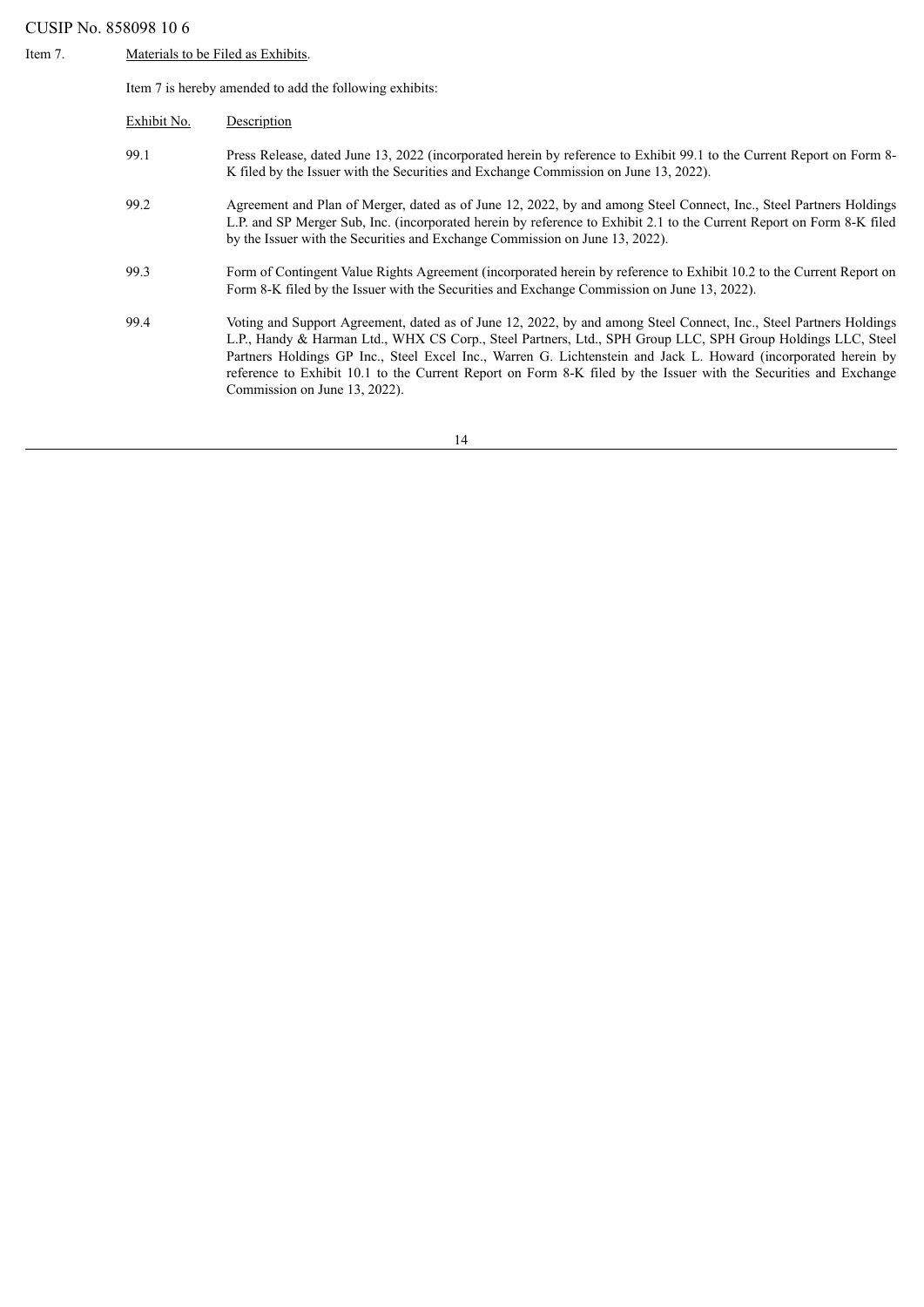### **SIGNATURES**

After reasonable inquiry and to the best of his knowledge and belief, each of the undersigned certifies that the information set forth in this statement is true, complete and correct.

Dated: June 14, 2022 HANDY & HARMAN LTD.

| /s/ Maria Reda |  |  |
|----------------|--|--|
| Maria Reda     |  |  |
| Secretary      |  |  |

### WHX CS CORP.

| By: | /s/ Maria Reda |  |  |
|-----|----------------|--|--|
|     | Maria Reda     |  |  |
|     | Secretary      |  |  |

## STEEL PARTNERS, LTD.

By: /s/ Mario Marcon Mario Marcon Chief Financial Officer

### STEEL PARTNERS HOLDINGS L.P.

- By: Steel Partners Holdings GP Inc. General Partner
- By: /s/ Maria Reda Maria Reda Secretary

### SPH GROUP LLC

- By: Steel Partners Holdings GP Inc. Managing Member
- By: /s/ Maria Reda Maria Reda Secretary